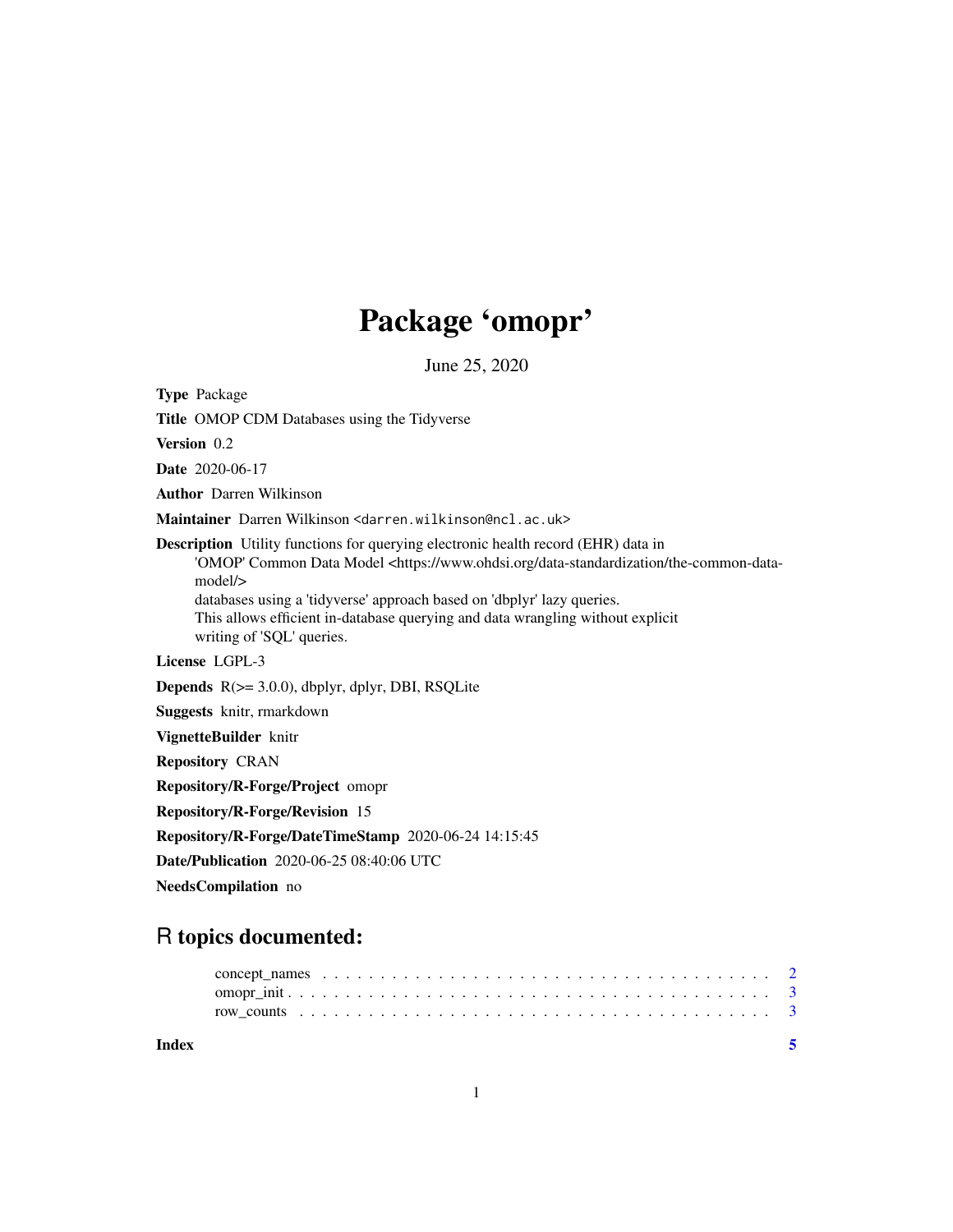#### Description

This function accepts a (lazy) tibble and for each variable of the form XXX\_concept\_id adds a corresponding variable XXX\_concept\_name obtained by (left) joining against the concept table of the 'CDM'.

#### Usage

```
concept_names(tibl, names = NULL, cin = omopr.global$cin,
                          verb = FALSE, fill = FALSE, copy = FALSE)
```
#### Arguments

| tibl  | A (lazy) reference to a tibble.                                                                                                                                                            |
|-------|--------------------------------------------------------------------------------------------------------------------------------------------------------------------------------------------|
| names | An optional list of concept_ids to be resolved. Defaults to all.                                                                                                                           |
| cin   | A (lazy) reference to a vocabulary tibble with variables concept_id and concept_name,<br>used to resolve the concepts.                                                                     |
| verb  | If true, print progress to the console.                                                                                                                                                    |
| fill  | If true, fill non-matching concept names with a string conversion of the concept<br>ID.                                                                                                    |
| copy  | copy arg to be passed to left_join. Will need to be true if input tibble is not<br>a lazy reference, but will be very slow in that case. Work with lazy references<br>as long as possible. |

#### Value

A named list with elements corresponding to dbplyr lazy tibble references.

#### See Also

[omopr\\_init](#page-2-1), [row\\_counts](#page-2-2)

#### Examples

```
con = omopr:::dummy_con() # dummy connection to allow example to run
tRefs = omopr_init(con)
tRefs[["measurement"]] %>% concept_names()
```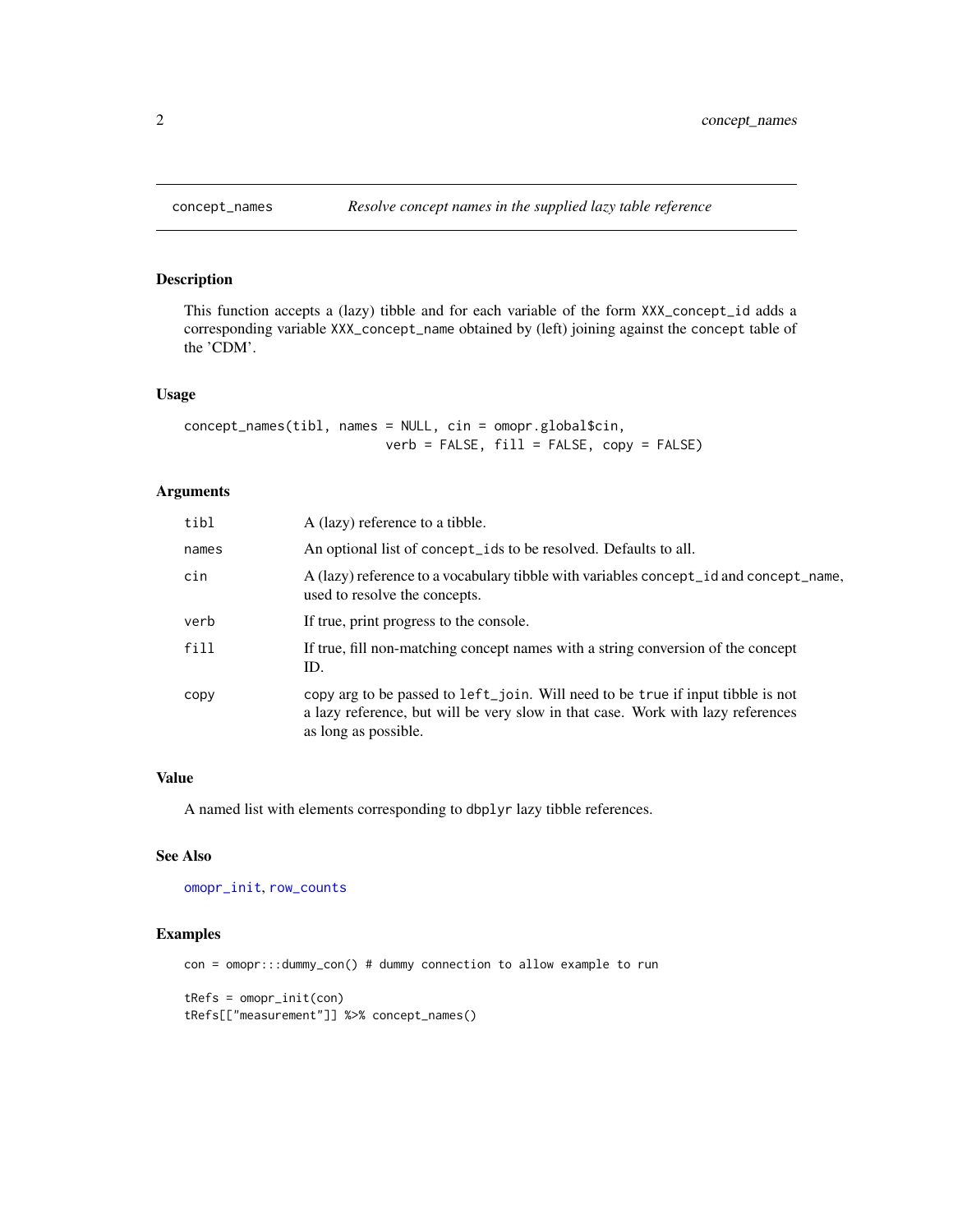<span id="page-2-1"></span><span id="page-2-0"></span>

#### Description

This function checks a connection to an 'OMOP' 'CDM' database and creates and returns a list of lazy 'dbplyr' table references corresponding to the available 'CDM' tables.

#### Usage

omopr\_init(con, schema = NULL)

#### Arguments

| con    | A database connection, such as returned by the function dbConnect.                                                                                                   |
|--------|----------------------------------------------------------------------------------------------------------------------------------------------------------------------|
| schema | Optional string name of a database schema in which the 'OMOP' 'CDM' tables<br>are stored. Potential examples include "public", "dbo", "omop", "cdm", "data",<br>etc. |
|        |                                                                                                                                                                      |

#### Value

A named list with elements corresponding to dbplyr lazy tibble references.

#### See Also

[concept\\_names](#page-1-1), [row\\_counts](#page-2-2)

#### Examples

```
# con = DBI::dbConnect(RPostgres::Postgres(), dbname = "omopdb")
con = omopr:::dummy_con() # dummy connection to allow example to run
tRefs = omopr_init(con)
tRefs[["person"]]
row_counts(tRefs)
```
<span id="page-2-2"></span>row\_counts *Compute row counts for supplied list of tables*

#### Description

This function accepts a list of tibbles (such as returned by [omopr\\_init](#page-2-1)) and computes the number of rows of data for each, returning the result as a tibble.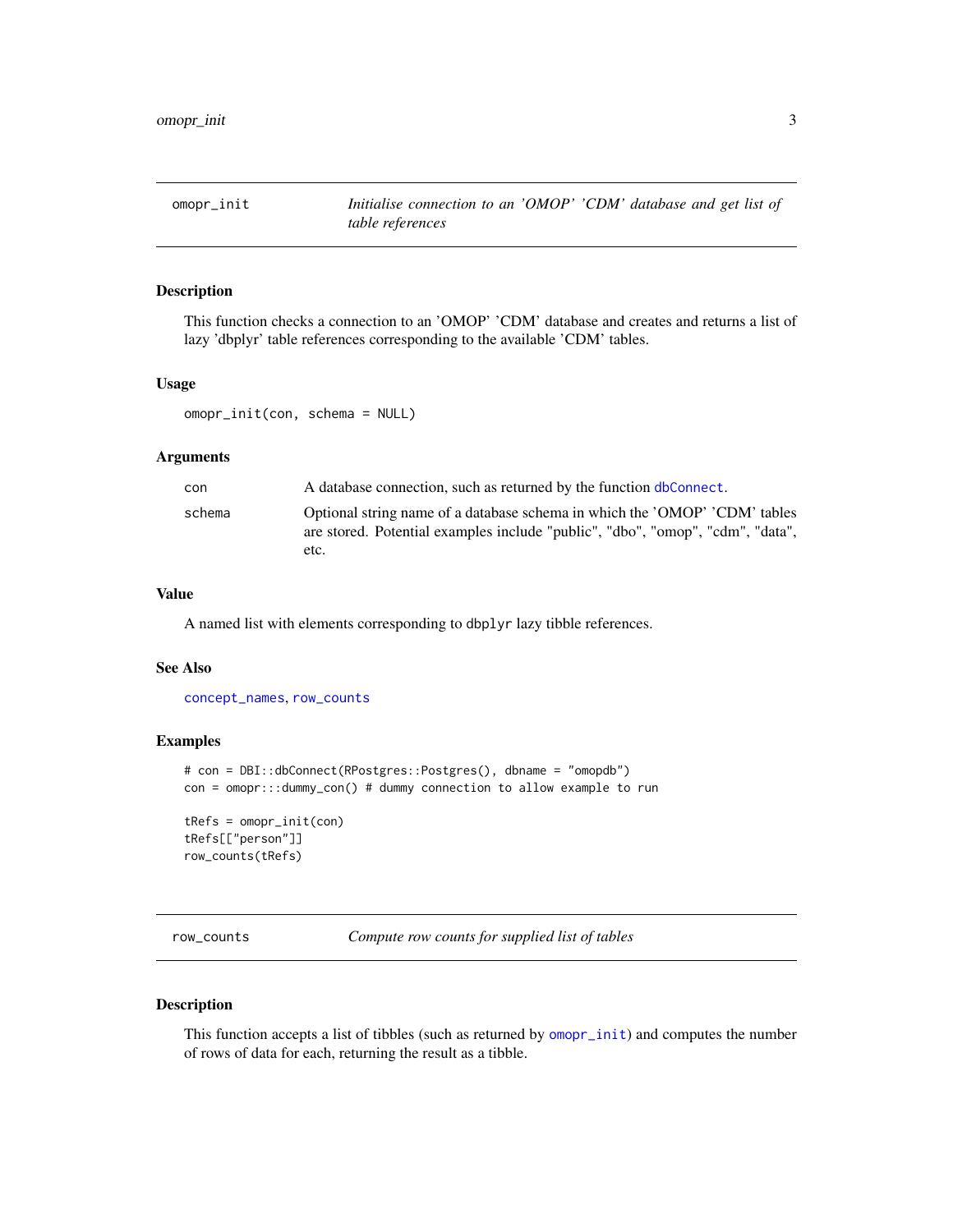#### <span id="page-3-0"></span>Usage

row\_counts(listOfTblRefs)

#### Arguments

listOfTblRefs A list of tibbles.

#### Value

A tibble containing the table names and their row counts.

#### See Also

[omopr\\_init](#page-2-1), [concept\\_names](#page-1-1)

#### Examples

con = omopr:::dummy\_con() # dummy connection to allow example to run

tRefs = omopr\_init(con) row\_counts(tRefs)